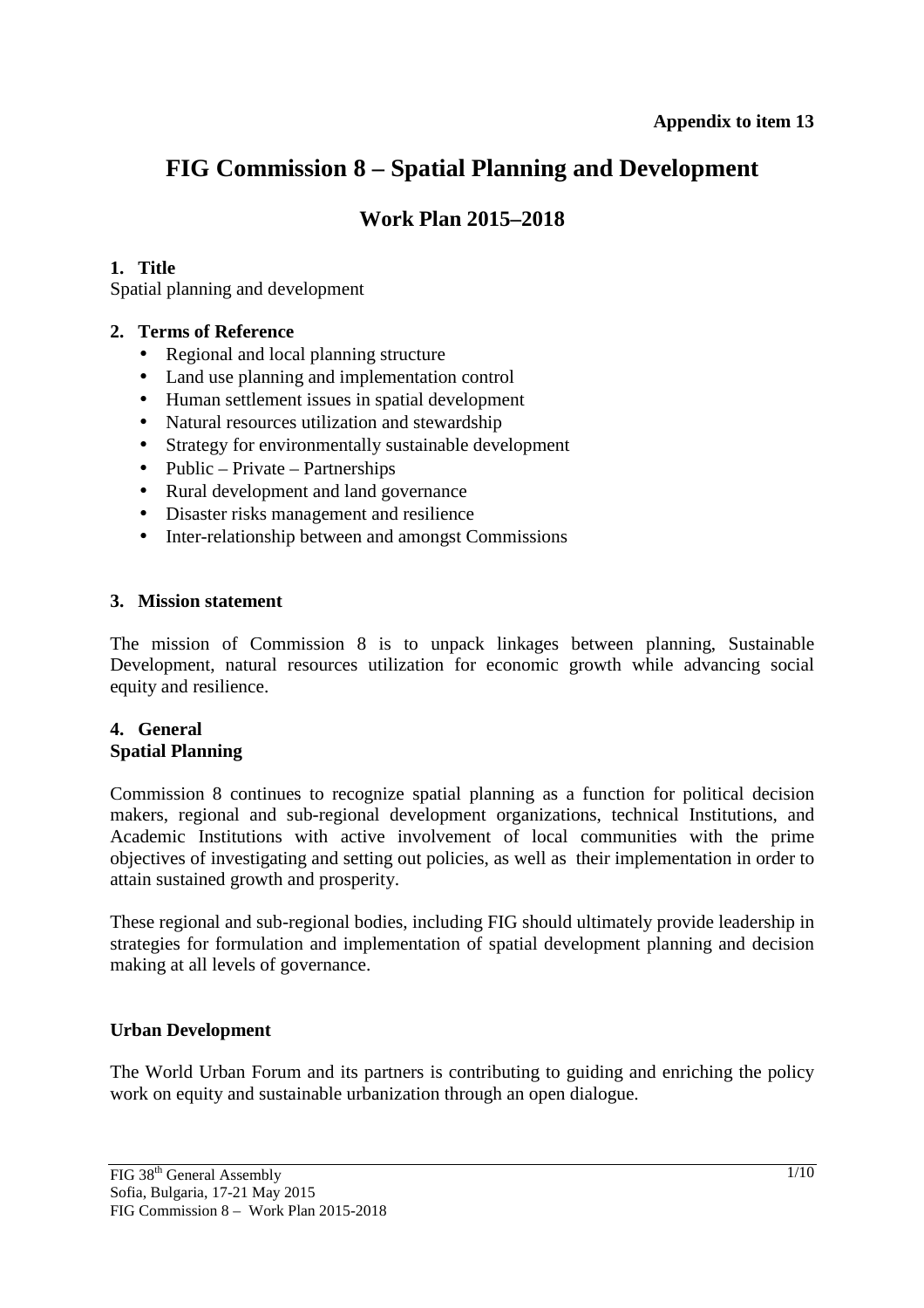Commission 8 will actively support this ongoing dialogue and align its goals in achieving sustainable urban development with those of the Forum and will actively pursue and support any political and technical debates on attaining a socially and ecologically equitable future. Expectedly, our support of their goals will ultimately feed into the global preparatory process of the Third United Nations Conference on Housing and Sustainable Urban Development (Habitat III). In the face of global challenges, Urban management systems and infrastructure to support sustainable, resilient urban development ought to be pursued.

# **Rural Development**

The development of rural area, to some extent, is always neglected by local governments and the gap between rural and urban becomes increasingly wide, pwhich leads to many social, economic as well as environmental problems, threatening sustainable development of the country. Arguably, rural development is a complex issue, and could refer to many aspects such as land governance, fiscal policy, agricultural, and even social welfare system.

# **The World at Risk**

### Development and Risks

The world's population is projected to rise to 9.6 billion in 2050 and to have reached 10.9 billion by 2100 (UN, 2013). Already more than half the world's population live in urban areas and that percentage is estimated to rise to 68 per cent (6.3 billion people) by 2050 (Swiss Re, 2013). There has always been a dialectic between attraction and risk in the determination of human settlement patterns, a trade-off between soil, resources and location on the one hand, and hazards, such as volcanoes, earthquakes and floods, on the other.

Researchers argue that this rapidly changing built environment is the fast-growing, sprawling urban conglomerations located mainly in the high-growth markets of East Asia. These often coastal and riverine urban areas like the Pearl River Delta in China are frequently exposed to multiple hazards such as floods, typhoons and tsunami. Many, too, are also located in seismically active areas, such as Metro Manila in the Philippines. The sheer concentration of lives and assets exposes more people more often to more risk.

### **Natural Resources Utilisation**

Undoubtedly, the global efforts to ensure sustainable management of resources such energy, water, forest, needs sustained support from professional Association's such as FIG. With the current world population statistics, humanity will certainly run out of forest and rivers. Global resource consumption trends must prompt us to adopt realistic forecasts as a planning tool.

Citing instances from publications, it is believed that freshwater only makes 2.5% of the total volume of the world's water, which is about 35 million km3. But considering 70% of that freshwater is in the form of ice and permanent snow cover and that we only have access to 200,000km3 of freshwater overall, it isn't surprising that demand for water could soon exceed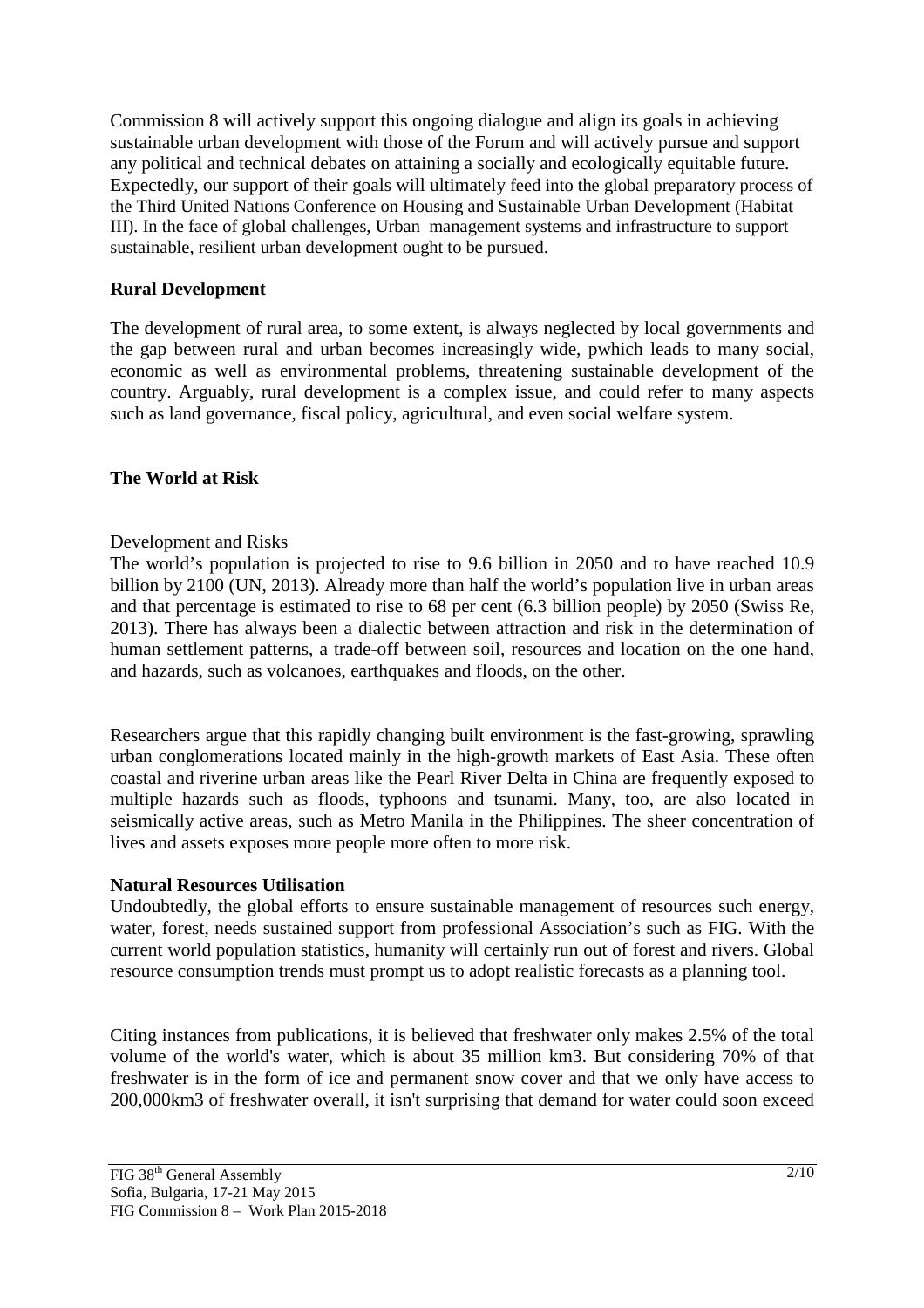supply. The Food and Agriculture Organisation of the United Nations is predicting that by 2025, 1.8 billion people will be living in countries or regions with absolute water scarcity.

The key challenges in the new millennium have been summarized by experts as climate change, food shortage, energy scarcity, urban growth, environmental degradation, and natural disasters.

These challenges can only be managed when the professional roles of surveyors' are broadened to encompass principles that link planning and development.

Commission 8 will consider what constitutes humanities needs as enshrined in the human rights charter. The right to life meaning access to land, water and energy as resources.

In the period 2015-2018, our focus will be to;

- Consider World's population and the eventual futuristic scenario planning based on global statistics on land, water and energy as a resource
- To develop guidelines, methods and planning systems based on availability, accessibility, equitability, profitability, of natural resources utilization for inclusive growth
- Assert FIG's leadership role in developing guidelines that minimize vulnerability, improve sustainability to achieve resilience for global common good
- Give prominence in spatial & economic planning systems to South East Asia, Africa, South America & Caribbean for the following reasons:
	- o Vast untapped natural resource
	- o High predominance of environmental risks
- Adopt robust planning principles for sustainable resource use mindful of the key nexus of equity, inclusive growth and sustainable urban development through (voluntary guidelines) that could emerge as global standard by FIG
- Create a platform for "cross knowledge" sharing by the developed and the developing countries
- Establish a working group with special focus on water and energy
- Commission 8 will continue to and deepen the collaboration/consultation with all Commissions and YSN

# **5. Working Groups**

Working Group  $8.1 -$ Disaster recovery, risk management and resilience planning

### Policy Issues

- Establish principles and guidelines for surveyors in disaster risks management, disaster recovery and resilience planning
- To formalize partnerships and roles with global Institutions working in the areas of disaster management

### Chair

**Mr Phil Rhodes.** New Zealand Email: prhodes@pcc.govt.nz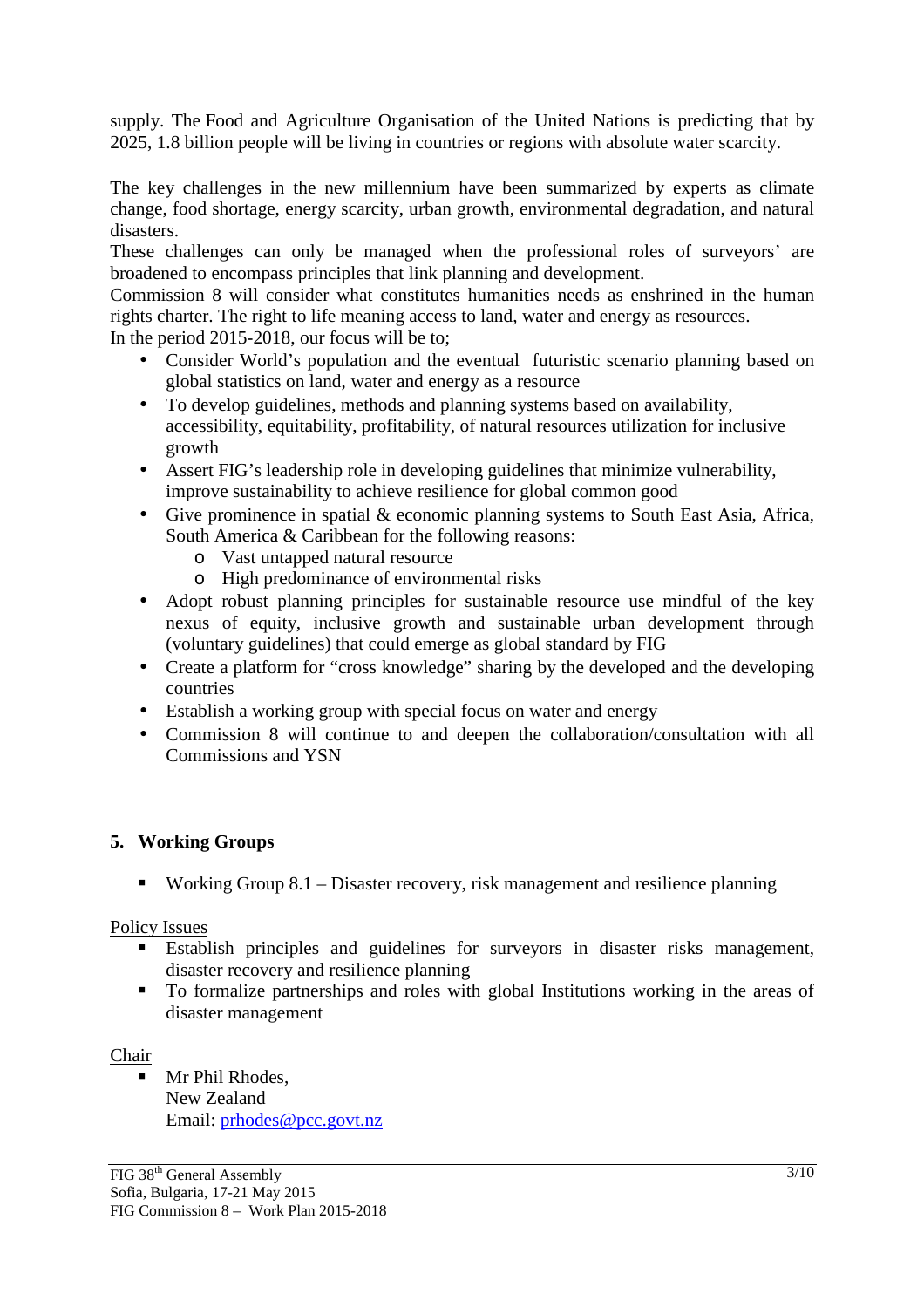Specific project(s)

- Investigate key roles of surveyors in disaster risk management and resilience planning
- Investigate areas with high predominance of environmental risk for targeted actions Workshop(s)
	- To organise a round table discussion at Sofia, Bulgaria in May 2015
	- Develop special papers for FIG working week 2016

Publication(s)

**Present report at the FIG working week 2017** 

Timetable

- 2015: roundtable and preparatory discussion
- 2016: reports and recommendation
- 2018: Publication

Beneficiaries

- FIG member organizations, UN, Red Cross and humanity organizations, Professional bodies
- Working Group  $8.2$  Stewardship for water, land and forest as primary resources for ldevelopment

Policy issues

- Consider and examine human rights principles/issues to food, water, energy and shelter and to establish linkages between planning and development
- Surveyors functional role in ensuring proper stewardship and effective utilization of resources to sustain prosperity at community, country, and global levels
- Scenario planning as a means to mitigate availability, accessibility, equity, and sustainability challenges for water, land and forest as resources for development

**Chairs** 

- **Ms. Yvonne O. Sowah Ghana Institution of Surveyors**  $(Gh.IS) - Ghana$ Email: alproserv3@gmail.com
- Bruce Keith -Chartered Institute of Water & Environmenta Management (CIWEM) – United Kingdom Email: lbrucekeith@yahoo.co.uk

# Specific project(s)

- Identify a planning framework which supports public private partnership and offers the best stewardship for natural resources for development
- Investigate key roles for surveyors that supports the PPP above

Workshop(s)

- Develop series of working papers for FIG working weeks
- Plan and organise a joint (Com  $8 \&$  Com 4) workshop with identified key stakeholders for policy initiation and an action plan .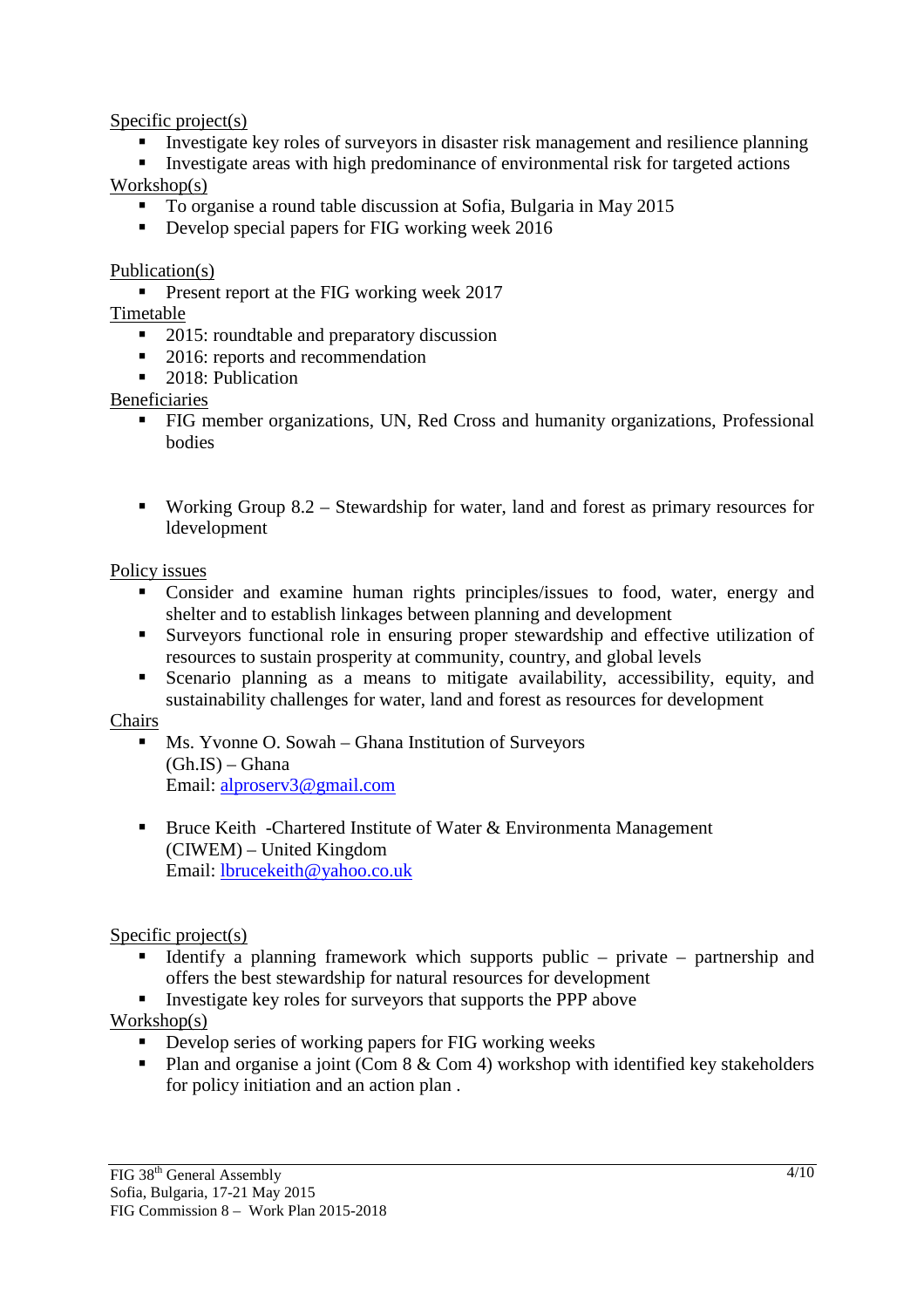# Publication(s)

Report on outcomes of the workshops at FIG regional conference Timetable

- 2015: Round Table to develop proposals and action plan
- 2016: Refining and adopting the Action plan
- $\blacksquare$  2017 Workshop
- 2018 Publication

Beneficiaries

UN, FIG Members associations, Governments and NGO'S,

Working Group 8.3 – Human settlement policies and implementation

### Policy issues

- The narratives in the informal settlement.
- The debate for the next decade

# Chair

**Professor Perter Laarakker,** Dutch Kadaster, Netherlands Email: Peter.laarrakker@kadaster.nl

### Specific project(s)

- Develop appropriate level of surveyors contribution to the Human settlement debate
- Explore emerging narratives in the informal settlement Issues

# Workshop(s)

- To explore and assert FIG's leadership and key role in informal settlement arena.
- and to investigate further to enhance the knowledge base through which surveyors can actively provide expert advice in informal settlement issues for Institutional collaboration and support at all levels of governance

Publication(s)

 To produce a working document and a program of action as outcomes from the workshops above

Timetable

- 2015: Round table session at FIG working week 2015
- <sup>2017</sup>: Final report and recommendation for FIG working week 2017

# Beneficiaries

- United Nations, World Bank, World Urban Forum, FIG professional Associations and member organizations, NGO'S, Researchers.
- Working Group 8.4 –Resilient Urban Development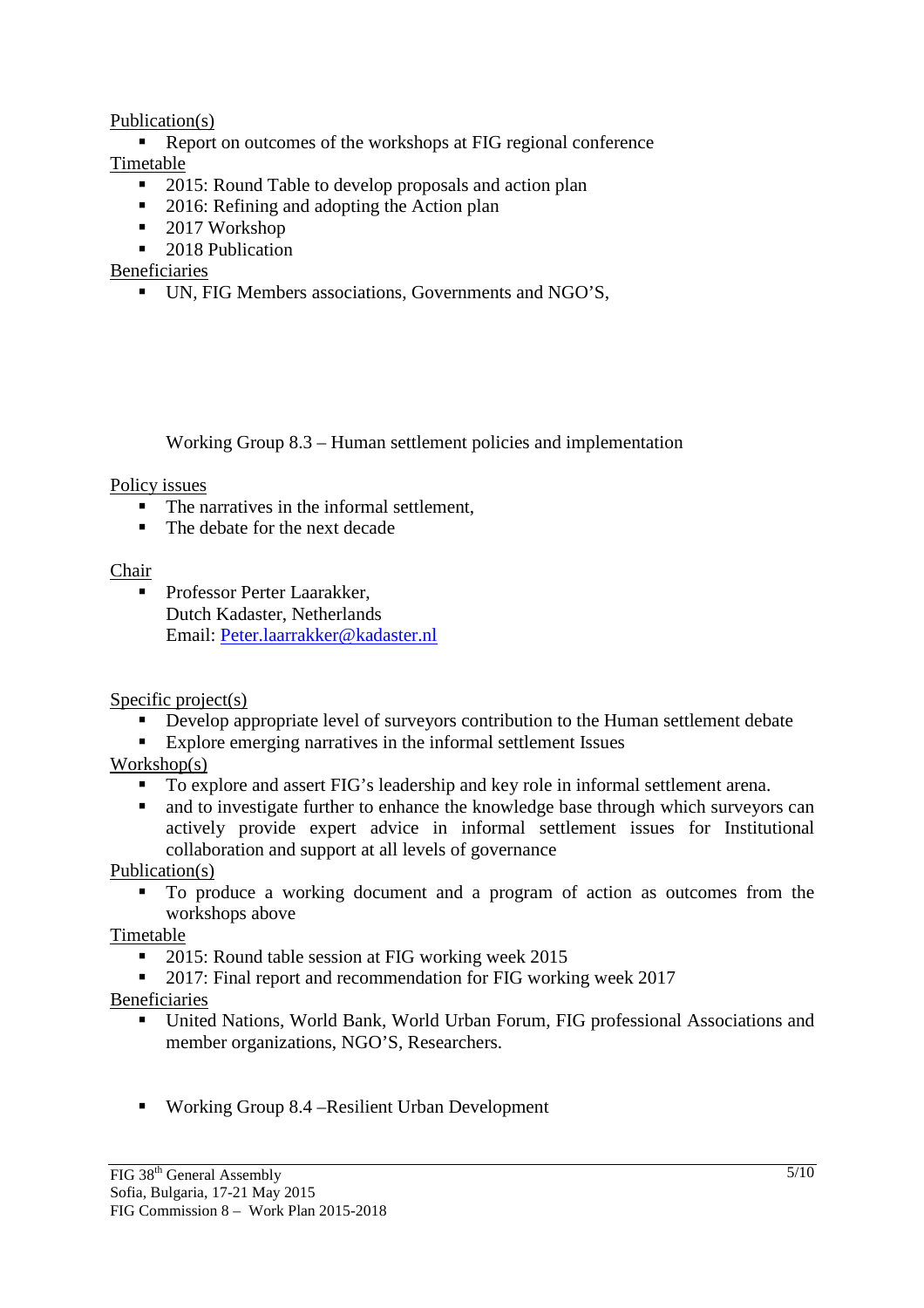### Policy issues

- **Promoting sustainable urban development with the surveyors' variety of skills and** knowledge (e.g. geoinformatics, land management and development)
- Strengthening urban resilience and adapting cities to the impacts of climate change
- Analysing the role of society and culture in urban sustainability
- Supporting the promotion of best practices in sustainable urban development
- Encouraging international collaboration and driving exchange on resilient urban development

Chair

**Dr.** Frank Friesecke, Germany Email: frank.friesecke@steg.de

# Specific project(s)

- Analysing the role of the Surveyor in dealing with urban sustainability and climate change
- Exploring how cities can cope with the demands of building urban areas that are environmentally sustainable and support both economic and social development

Workshop(s)

- Urban development in developing countries (intended for a regional FIG Conference in Africa, Asia or South America)
- Managing disaster risk and the impacts of climate change with resilient urban development (Christchurch 2016)

# Publication(s)

 To produce a working document and a program of action as outcomes from the workshops above

### Timetable

- 2015: 1. Round table session at FIG Working Week 2015 in Sofia
- <sup>2016:</sup> 2. Round table session at FIG Working Week 2016 in Christchurch
- <sup>2017</sup>: Final report and recommendation for FIG Working Week 2017 in Helsinki
- Beneficiaries
	- United Nations, World Bank, World Urban Forum, FIG professional Associations and member organizations, NGO'S, Researchers.
	- Working Group 8.5 Rural development and land governance

### Policy issues

- Identify the important role of land governance in sustainable rural development
- Develop a practical land governance framework to facilitate rural development, focusing on the issues of land tenure, spatial planning, land consolidation and village renewal
- Establish partnerships and exchange platforms among various organizations and institutions working on the field of rural development

### Chair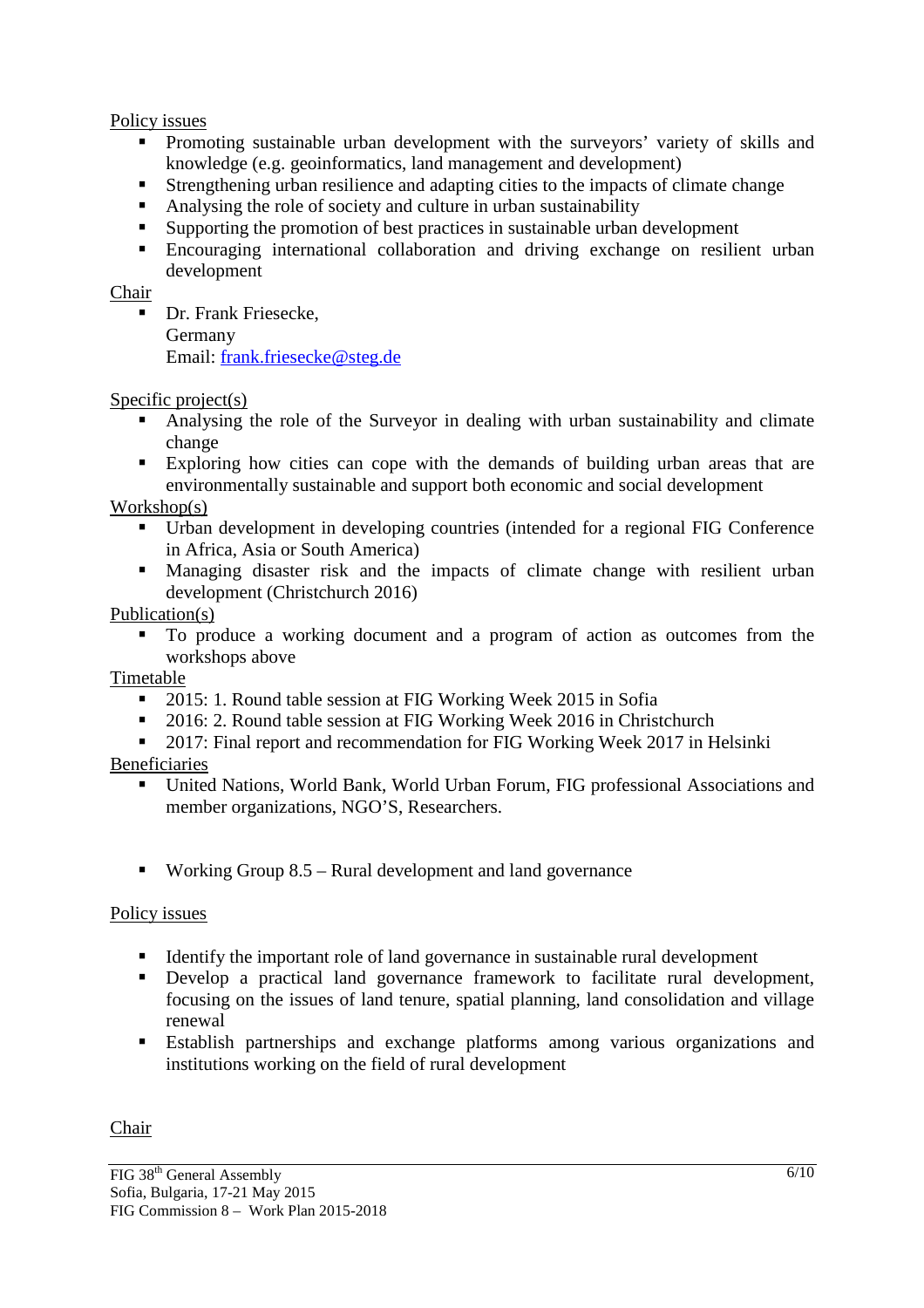■ Rosy Liao Rong, China Land Surveying and Planning Insititue, China Email: rosyliao@outlook.com

Dr.-Ing. Michael Klaus, Regional Project China of Hanns Seidel Foundation & Technical University Munich Germany Email: klaus@hss.de

Specific project(s)

- Identify factors for rural development to minimize the gap between urban and rural areas
- $\blacksquare$  Identify key roles for surveyors to contribute to policy advice
- Identify key factors for Land Governance in regard of rural areas
- Identification of Key Actors
- Develop a guideline of setting up a functional land governance framework to facilitate rural development, focusing on the issues of land tenure, spatial planning, land consolidation and village renewal

Workshop(s)

- Workshops in China and other Countries as well as FIG Working Weeks to prepare a Working Papers
- -

### Publication(s)

- working document(s) and a program of action for rural development as outcomes from the workshops above
- **•** Draft for Guidelines

### Timetable

- 2015: Round table session at FIG working week 2015
- 2015: Workshop in China with Case Studies
- <sup>2016:</sup> Round table Sessions at FIG Working Week 2016
- 2016: International Symposium in China
- 2017:Round table Session at FIG Working Week 2017
- 2018: Final report/paper and recommendation for FIG conference week 2018
- Research on Case Studies Time Schedule to be agreed on first round table session

# .

- Beneficiaries United Nations (GLTN), World Bank, FIG professional Associations and member organizations, Land Administrations, Civil Society Organizations, NGO'S, Researchers.
	- Vice Chair Administration and Coordinator Inter Commission relations

#### Policy issues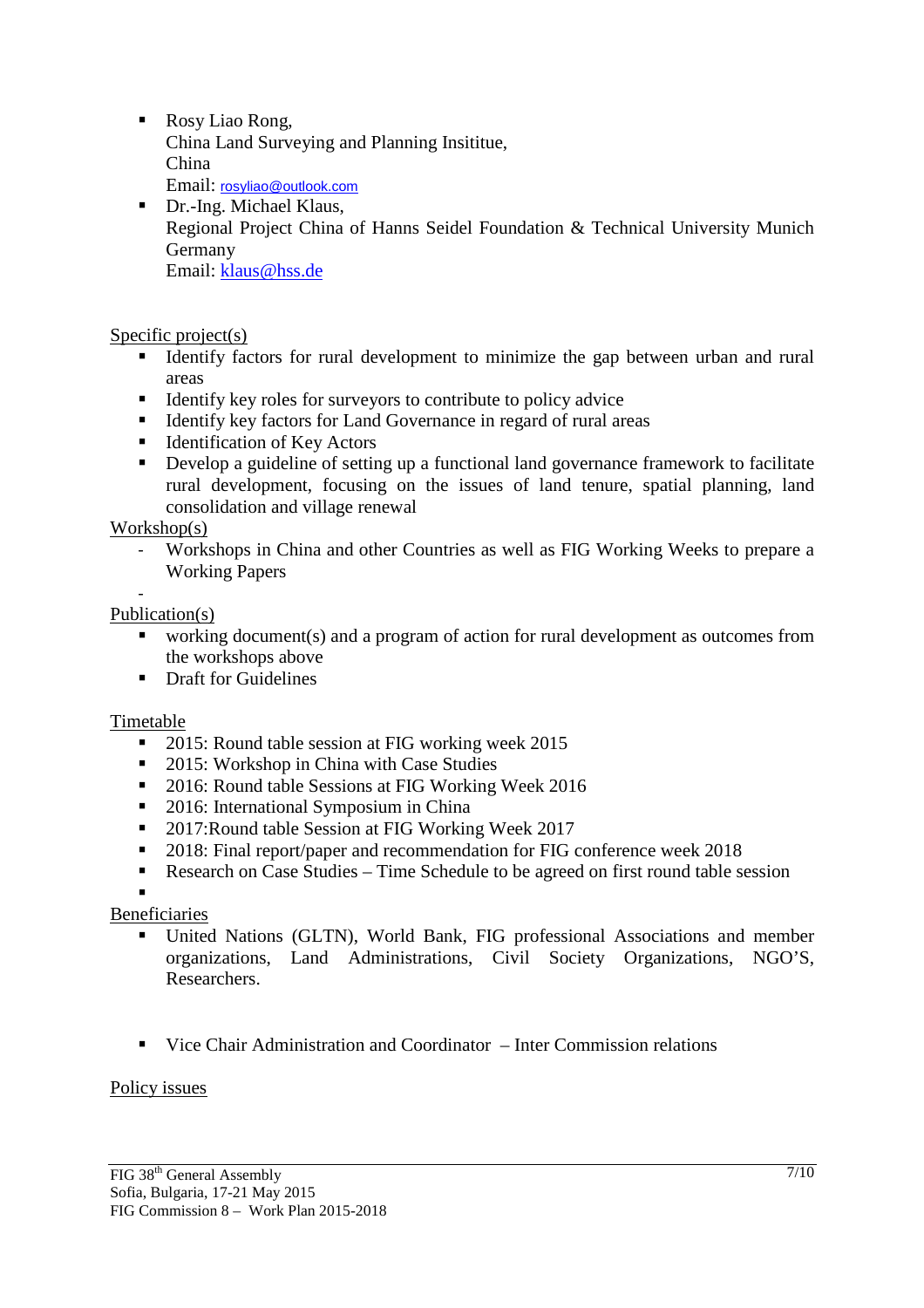Planning involves multi; Tasks, Roles, Professions, Functions, location specific and is everything from Archaeology to Zoology. The need to manage high level collaboration, consultation and coordination between and amongst the Commissions as a policy objective of FIG should be asserted.

.

Chair Dr. Kweku Yeboah, Kwame Nkrumah University of Science & Technology (KNUST), Ghana Email:

### Specific project(s)

- **Create high level collaboration with YSN and Commissions of FIG**
- Plan and implement collaborative technical programs and joint sessions with other Commissions

#### Workshops

 Organise round table discussions at each and every working week to determine synergies in inter commission activities and with the active participation and involvement of YSN

#### Publications

Reports on round table meetings and outcomes

Timetable

- <sup>2015</sup>: Introductory meeting and round table discussion at working 2015
- 2016: Round Table discussion and action planning
- 2017: Report on outcomes of inter Commission activities

#### Beneficiaries

FIG Member association and Commissions, Young Surveyors Network,

### **6. Co-operation with Other Commissions and organisations**

- Commission 8 intends to cooperate with Commissions 1, 2, 3, and 4 and with organizations that seeks to uphold human rights, justice and equity in resource utilization.
- Specific Countries and organizations with challenges and needs requiring focused attention from FIG's leadership as built environment professionals.

### **7. Co-operation with United Nation Organisations, Sister Associations and other Partners**

#### **8. Commission Officers**

### **Commission Chair**

Kwame Tenadu, M.A (Envt. Mgt & Policy) President, Licensed Surveyors Association of Ghana P. O. Box CC 564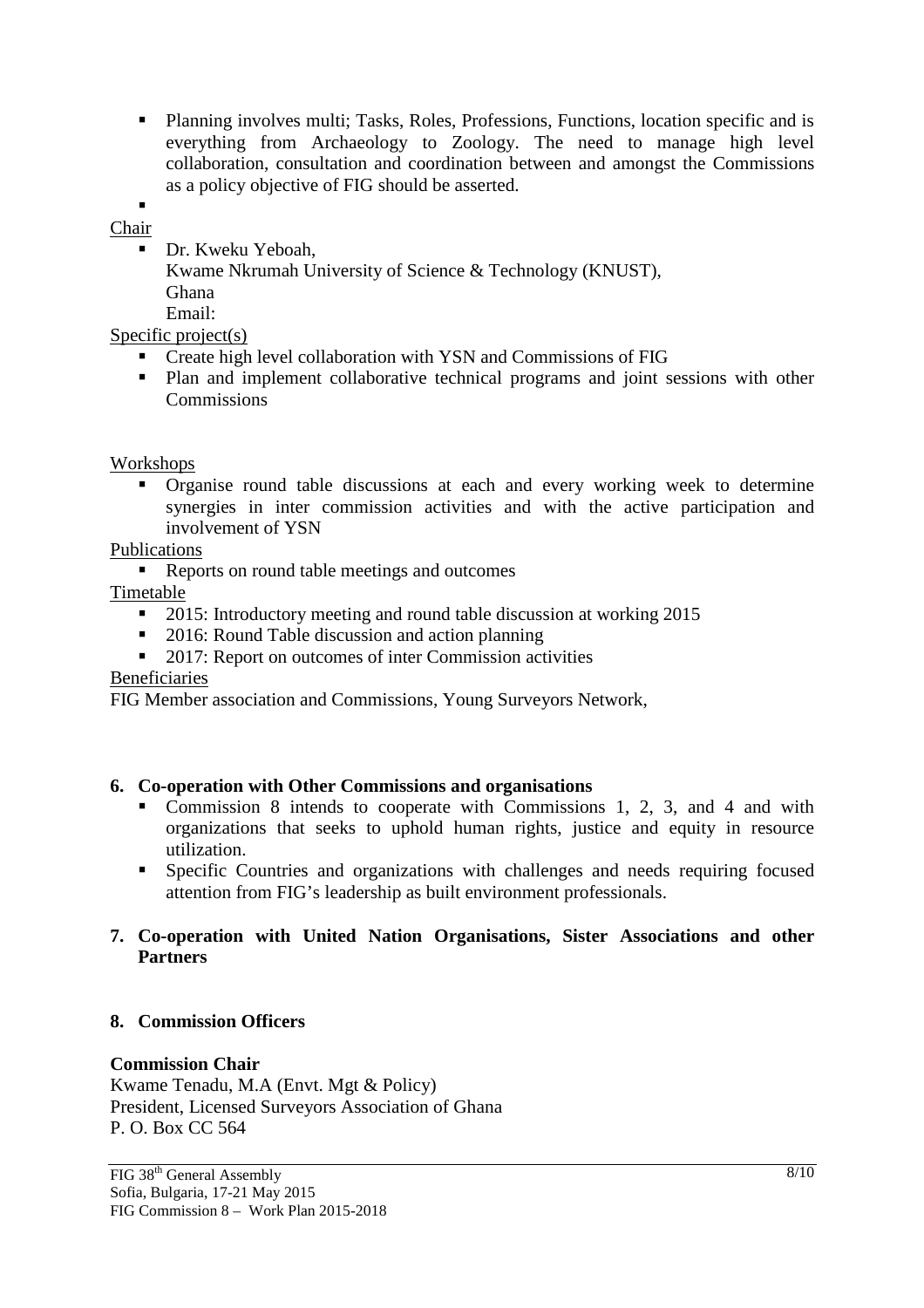Cape Coast Ghana Cell: +233206654219 Cell: +233243241121 Skype: kwame.tenadu Email: tenaduk@yahoo.com, kwametenadu@gmail.com

### **Vice Chair Administration and Coordinator – Inter Commission relations**

Dr. Kweku Yeboah, Faculty of planning and land Economy Kwame Nkrumah University of Science & Technology (KNUST), Ghana Email

#### **Chair of Working Group 8.1**

Mr. Phil Rhodes Porirua City Council, 16 Cobham Court Porirua 5022 New Zealand Email: prhodes@pcc.govt.nz

#### **Chairs of Working Group 8.2**

Ms. Yvonne O. Sowah – Ghana Institution of Surveyors  $(Gh.IS) - Ghana$ Email: alproserv3@gmail.com

Co-Chair Mr. Bruce Keith -Chartered Institute of Water & Environmenta Management (CIWEM) – United Kingdom Email: lbrucekeith@yahoo.co.uk

#### **Chair of Working Group 8.3**

Peter Laarrakker, (Professor) Dutch Kadaster The Netherlands Email: Peter.laarrakker@kadaster.nl

### **Chair of Working Group 8.4**

**Dr Frank Friesecke** 

Die STEG Stadtentwicklung GmbH Olgastr. 54 D- 70182 Stuttgart GERMANY Tel: +49 71121068118